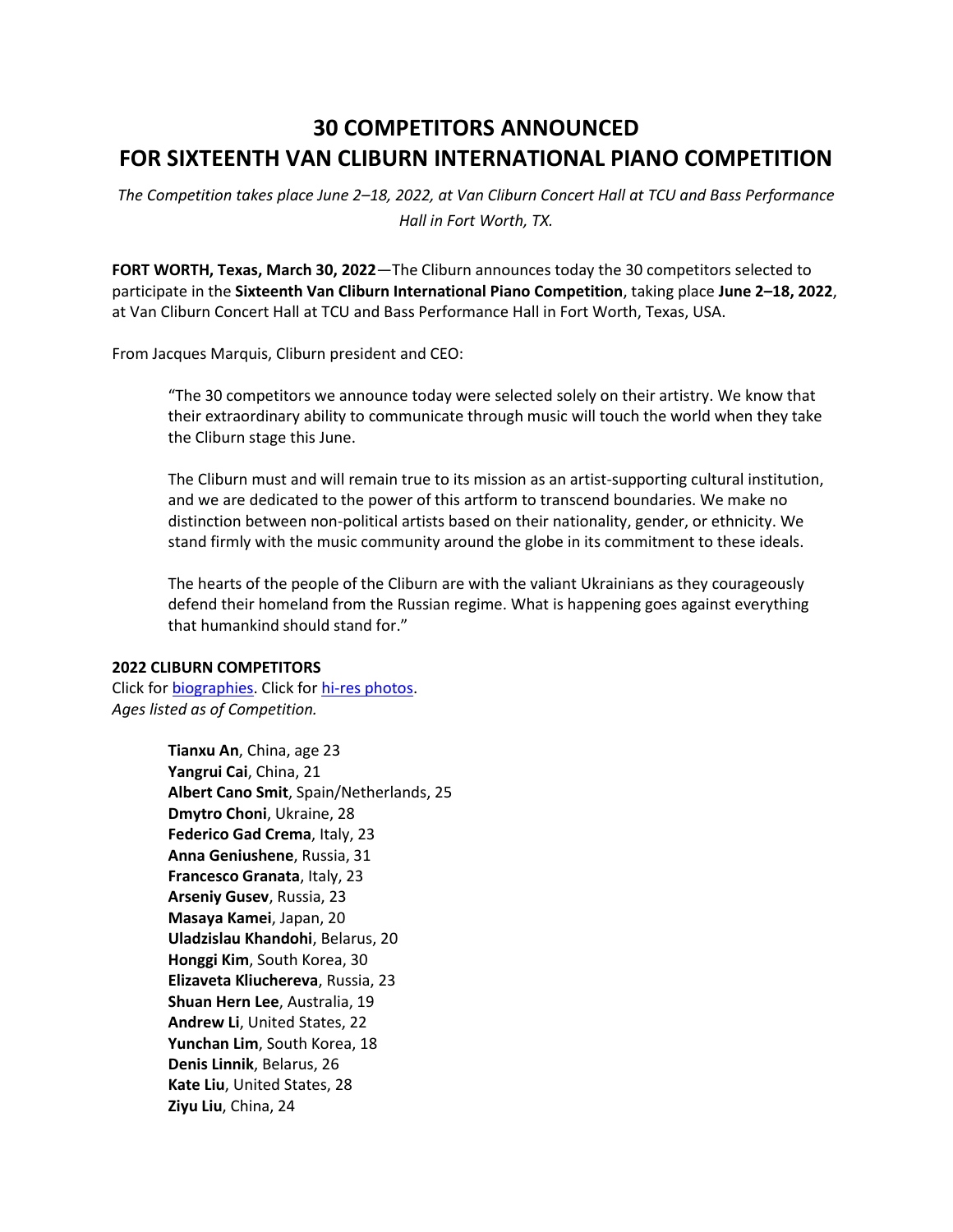**Jonathan Mak**, Canada, 25 **Georgijs Osokins**, Latvia, 27 **Jinhyung Park**, South Korea, 26 **Changyong Shin**, South Korea, 28 **Ilya Shmukler**, Russia, 27 **Vitaly Starikov**, Russia, 27 **Clayton Stephenson**, United States, 23 **Yutong Sun**, China, 26 **Marcel Tadokoro**, France/Japan, 28 **Sergey Tanin**, Russia, 26 **Yuki Yoshimi**, Japan, 22 **Xiaolu Zang**, China, 22

## **SELECTION PROCESS**

An initial screening panel—comprising pianists Roberto Plano (Italy), Michel Beroff (France), Jamie Parker (Canada), Lydia Artymiw (United States), and Dominique Morel (Canada)—reviewed the recordbreaking 388 applications, recommending 142 pianists to move forward. From those, the Screening Jury—Angela Cheng (Canada), Arnaldo Cohen (Brazil), Christopher Elton (United Kingdom), Alexander Kobrin (United States), and Anton Nel (South Africa/United States)—selected 72 to be invited to Fort Worth for the live Screening Auditions, March 6–12, 2022. That five-member Screening Jury then chose the 30 competitors, following the live auditions.

## **ABOUT THE SIXTEENTH VAN CLIBURN INTERNATIONAL PIANO COMPETITION**

Widely considered one of the preeminent international music contests, the **Van Cliburn International Piano Competition** exists to share excellent classical music with the largest international audience possible and to launch the careers of its winners every four years. Building on a rich tradition that began with its 1962 origins in honor of Van Cliburn and his vision for using music to serve audiences and break down boundaries, the Cliburn seeks, with each edition, to achieve the highest artistic standards while utilizing contemporary tools to advance its reach. The world's top young pianists compete for gold in front of a live audience in Fort Worth, Texas, as well as a global online viewership of more than 10 million. Beyond cash prizes, winning a Cliburn medal means comprehensive career management, artistic support, and bolstered publicity efforts for the three years following. Click for a selection of Cliburn [Competition photos.](https://photos.app.goo.gl/V2QNhNfvk7g1ERQU7)

## **COMPETITION JURY**

Click for [biographies.](https://cliburn.org/2022-competition-jury/) Click for [hi-res photos.](https://photos.app.goo.gl/gB4uaZoXQnc1vsyf7)

- · Marin Alsop, jury chairman (United States)
- · Jean-Efflam Bavouzet (France)
- · Alessio Bax (Italy)
- · Rico Gulda (Austria)
- · Andreas Haefliger (Switzerland)
- · Wu Han (China Taiwan/United States)
- Stephen Hough (United Kingdom)
- · Anne-Marie McDermott (United States)
- · Orli Shaham (Israel/United States)
- · Lilya Zilberstein (Germany)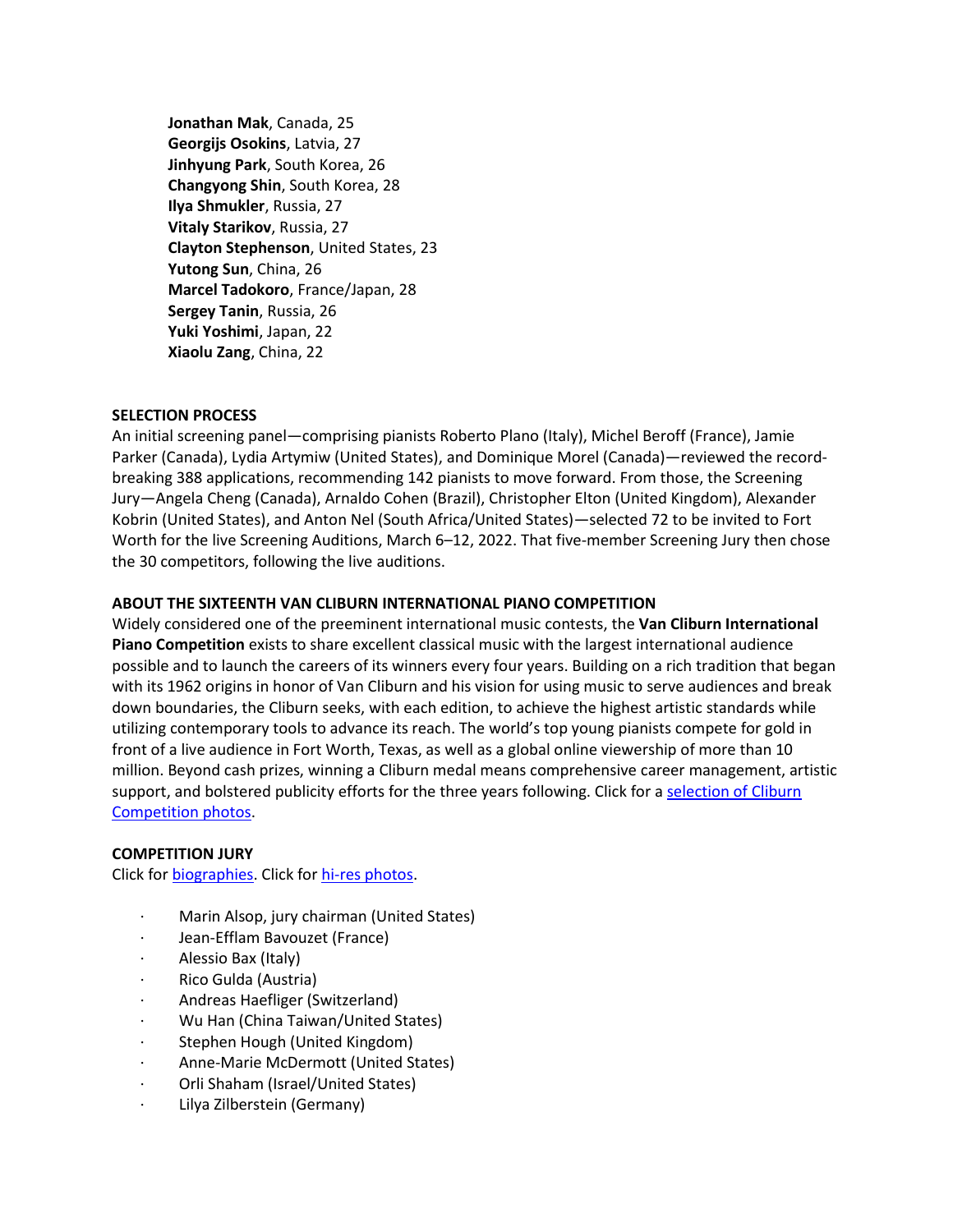### **TICKETS**

There is nothing like hearing, seeing, and feeling live music in an energetic, packed concert hall. Add to that the unmatched exhilaration of being there to cheer on 30 of the world's top emerging pianists as they strive to perform their best on an enormous world stage, in hopes of launching international careers. It's been 60 years since the first notes of the Cliburn Competition were played in Fort Worth, Texas. And the world will once again be attentively listening.

All tickets for individual concerts are on sale now, as are a variety of subscription options. Full information at [cliburn.org/2022-tickets.](https://cliburn.org/2022-tickets/)

*The health and safety of our patrons is of the utmost importance to the Cliburn. We will communicate any pandemic-related protocols to patrons closer to the Competition and will post updates at [cliburn.org/concertsafety.](https://cliburn.org/concertsafety/)*

#### **WEBCAST**

As it has been since 2001, the entire Competition will be webcast live for a vast international audience. This online event promises to be one of the most-watched, highest-quality, well-produced in classical music history. Full details will be announced on May 3, 2022.

## **ABOUT THE CLIBURN**

**The Cliburn advances classical piano music throughout the world**. Its international competitions, education programs, and concert series embody an enduring commitment to artistic excellence and the discovery of new artists. Established in Fort Worth, Texas, in 1962, the quadrennial **Van Cliburn International Piano Competition** (sixteenth edition, June 2–18, 2022) remains the most visible expression of that mission and is, as always, committed to its original ideals of supporting and launching the careers of emerging artists, ages 18–30. It shares the transformative powers of music with a wide global audience, through fully produced webcasts and by providing comprehensive career management and concert bookings to its winners. Rounding out its mission, the Cliburn also produces the **Cliburn International Junior Piano Competition and Festival** (third edition, June 8–17, 2023) for exceptional 13 to 17-year-old pianists and the **Cliburn International Amateur Piano Competition** (eighth edition, October 12–18, 2022) for outstanding non-professional pianists age 35 and older.

Over a four-year cycle, the Cliburn contributes to North Texas' cultural landscape with over 170 classical music performances for **150,000 attendees** through competitions, free community concerts, and its signature **Cliburn Concerts** series. It presents 1,000 **Cliburn in the Classroom** in-school, interactive music education programs for more than 200,000 area elementary students. During the same time period, it garners the world's attention with **over eight million** visits from 170 nations for live concert and competition webcasts; **300 concerts** worldwide booked for competition winners; more than **5,000 news articles** about the Cliburn and its winners; and regular national radio broadcasts to **245 public radio stations**. [Cliburn.org](https://cliburn.org/)

#### **2022 CLIBURN COMPETITION MAJOR UNDERWRITERS**

Amon G. Carter Foundation Ann L. & Carol Green Rhodes Charitable Trust